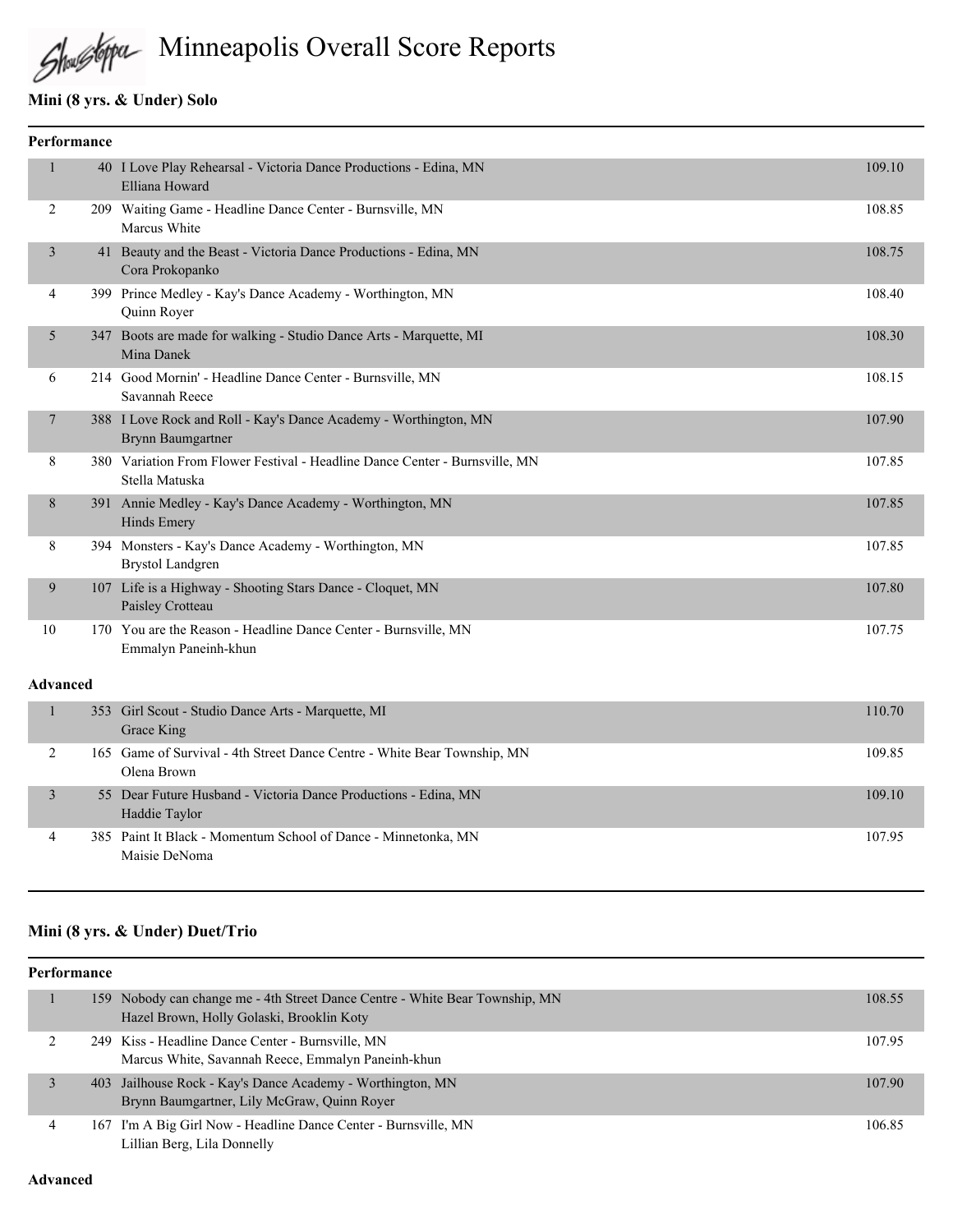| 372 Together - Momentum School of Dance - Minnetonka, MN         | 109.90 |
|------------------------------------------------------------------|--------|
| Emma Witz, Ariella Crimmings, Maisie DeNoma                      |        |
| 370 A Thousand Miles - Momentum School of Dance - Minnetonka, MN | 109.75 |

Emma Witz, Ariella Crimmings, Maisie DeNoma

#### **Mini (8 yrs. & Under) Small**

#### **Performance**

|                 |  | 16 Work Chick - Victoria Dance Productions - Edina, MN                                    | 108.75 |
|-----------------|--|-------------------------------------------------------------------------------------------|--------|
|                 |  | Grace Hamilton, Gabriela Muinos, Elliana Howard, Cora Prokopanko, Atlee Kimes             |        |
|                 |  |                                                                                           |        |
| 2               |  | 220 Come Home - Headline Dance Center - Burnsville, MN                                    | 108.45 |
|                 |  | Emmalyn Paneinh-khun, Allison Brelje, Calvin Nelson, Grayson Cook, Stella Matuska         |        |
| 3               |  | 221 Zero to Hero - Headline Dance Center - Burnsville, MN                                 | 108.20 |
|                 |  |                                                                                           |        |
|                 |  | Emmalyn Paneinh-khun, Allison Brelje, Calvin Nelson, Grayson Cook, Stella Matuska         |        |
| 4               |  | 228 Monster Ball - Headline Dance Center - Burnsville, MN                                 | 108.10 |
|                 |  | Allison Brelje, Grayson Cook, Calvin Nelson, Stella Matuska, Emmalyn Paneinh-khun         |        |
|                 |  |                                                                                           |        |
| 5               |  | 201 Hit the Road, Jack - Headline Dance Center - Burnsville, MN                           | 107.45 |
|                 |  | Christopher White, Harper Johnson, Joshua White, Savannah Reece, Presley Johnson          |        |
| 6               |  | 17 Chorus Cats - Victoria Dance Productions - Edina, MN                                   | 107.40 |
|                 |  | Grace Hamilton, Gabriela Muinos, Elliana Howard, Cora Prokopanko, Atlee Kimes             |        |
|                 |  |                                                                                           |        |
| 7               |  | 175 Barbie Girl - Headline Dance Center - Burnsville, MN                                  | 106.85 |
|                 |  | Christopher White, Harper Johnson, Joshua White, Presley Johnson, Savannah Reece          |        |
|                 |  |                                                                                           |        |
| <b>Advanced</b> |  |                                                                                           |        |
|                 |  |                                                                                           |        |
| п               |  | 21 Fergalicious - Victoria Dance Productions - Edina, MN                                  | 110.00 |
|                 |  | Charlotte Rabinowitz, Khloe Fessler, Haddie Taylor, Tess Levine, Bly Braaten, Summer Neal |        |
|                 |  |                                                                                           |        |

#### **Mini (8 yrs. & Under) Large**

| Performance |  |                                                                                                   |        |
|-------------|--|---------------------------------------------------------------------------------------------------|--------|
|             |  | 405 Cruisin' for a Bruisin' - Kay's Dance Academy - Worthington, MN                               | 107.80 |
|             |  | Liliana Aguilar, Brynn Baumgartner, Leah Baumgartner, Hinds Emery, Brystol Landgren, Lily McGraw, |        |
|             |  | Adaline Munkel, Emma Nyberg, Tinleigh Ober, Quinn Royer                                           |        |

### **Junior (9 - 11 yrs.) Solo**

|                | Performance |                                                                                 |        |  |  |
|----------------|-------------|---------------------------------------------------------------------------------|--------|--|--|
|                |             | 194 Reflection - Headline Dance Center - Burnsville, MN<br>Ingrid Engdahl       | 110.65 |  |  |
| $\overline{c}$ |             | 168 Think - Headline Dance Center - Burnsville, MN<br>Kylea Walton              | 109.65 |  |  |
| 3              |             | 397 Bad Guy - Headline Dance Center - Burnsville, MN<br><b>Charlotte Karels</b> | 109.55 |  |  |
| 4              |             | 400 Victoria - Kay's Dance Academy - Worthington, MN<br>Gianna Sowles           | 109.50 |  |  |
| 5              |             | 232 Clap Snap - Headline Dance Center - Burnsville, MN<br>Ryann White           | 109.35 |  |  |
| 6              |             | 224 Gotta Be Me - Headline Dance Center - Burnsville, MN                        | 109.25 |  |  |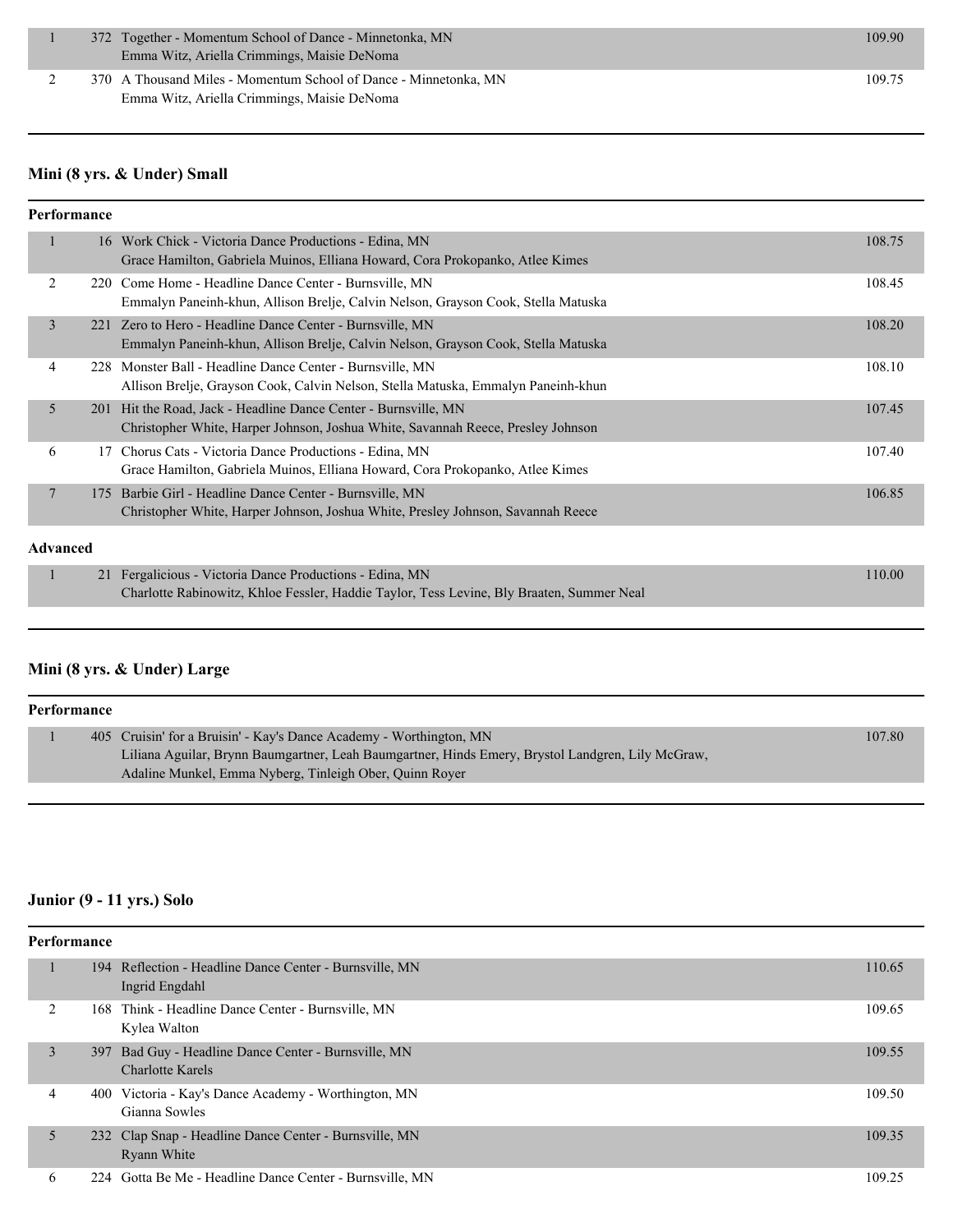|                 | Calvin Nelson                                                                                      |        |
|-----------------|----------------------------------------------------------------------------------------------------|--------|
| 7               | 229 It's All About Me - Headline Dance Center - Burnsville, MN<br>Ruby Clem                        | 109.20 |
| 8               | 379 Odalisque Variation from Le Corsaire - Headline Dance Center - Burnsville, MN<br>Ashlyn Hansen | 109.15 |
| 9               | 386 Hedwig's Theme - Kay's Dance Academy - Worthington, MN<br>Elizabeth Anderson                   | 108.95 |
| 10              | 112 No Roots - Shooting Stars Dance - Cloquet, MN<br>Azalyn Lust                                   | 108.75 |
| <b>Advanced</b> |                                                                                                    |        |
| $\mathbf{1}$    | 45 Once Upon Another Time - Victoria Dance Productions - Edina, MN<br><b>Bly Braaten</b>           | 113.10 |
| 1               | 360 Mambo Italiano - Studio Dance Arts - Marquette, MI<br>Rylan Rose                               | 113.10 |
| $\overline{2}$  | 42 It's A Good Day - Victoria Dance Productions - Edina, MN<br>Charlotte Rabinowitz                | 112.35 |
| 3               | 344 To Where you are - Studio Dance Arts - Marquette, MI<br>Claire Cass                            | 112.10 |
| $\overline{4}$  | 152 A -OK - 4th Street Dance Centre - White Bear Township, MN<br>Whitney Golaski                   | 111.50 |
| 4               | 164 Magic Man - 4th Street Dance Centre - White Bear Township, MN<br>Marshall Finger               | 111.50 |
| 5               | 351 Hit me with a hot note - Studio Dance Arts - Marquette, MI<br>Addy Menhennick                  | 111.20 |
| 6               | 251 Work Me Down - Headline Dance Center - Burnsville, MN<br><b>Bliss Kyra</b>                     | 111.15 |
| 7               | 43 What You Want - Victoria Dance Productions - Edina, MN<br>Tess Levine                           | 111.05 |
| 8               | 348 Party Girl - Studio Dance Arts - Marquette, MI<br>Claire Bennett                               | 110.75 |
| 9               | 189 Bounce - Headline Dance Center - Burnsville, MN<br>Ria Perkins                                 | 110.60 |
| 10              | 192 Circus - Headline Dance Center - Burnsville, MN<br>Lainey Walker                               | 110.40 |
| Competitive     |                                                                                                    |        |
| $\mathbf{1}$    | 335 Lost - Gotta Dance Company - Peoria, AZ<br>Mariah Reuvers                                      | 113.05 |
| 2               | 330 Hit me with your best shot - Northland School of Dance - Champlin, MN<br>Paisley Erickson      | 112.45 |
| 3               | 23 Bella Belle - Victoria Dance Productions - Edina, MN<br>Aubrey Hutter                           | 112.15 |
| 4               | 46 One Jump Ahead - Victoria Dance Productions - Edina, MN<br>Ruby Anderson                        | 111.85 |
| 5               | 58 Nature Boy - Victoria Dance Productions - Edina, MN<br><b>Chloe Kimes</b>                       | 111.45 |
|                 |                                                                                                    |        |

# **Junior (9 - 11 yrs.) Duet/Trio**

| Performance |  |  |                                                                                    |        |
|-------------|--|--|------------------------------------------------------------------------------------|--------|
|             |  |  | 196 Red Hot - Headline Dance Center - Burnsville, MN<br>Ryann White, Calvin Nelson | 109.75 |
|             |  |  | 253 Hollywood - The Art of Dance - Brooklyn park, MN                               | 109.45 |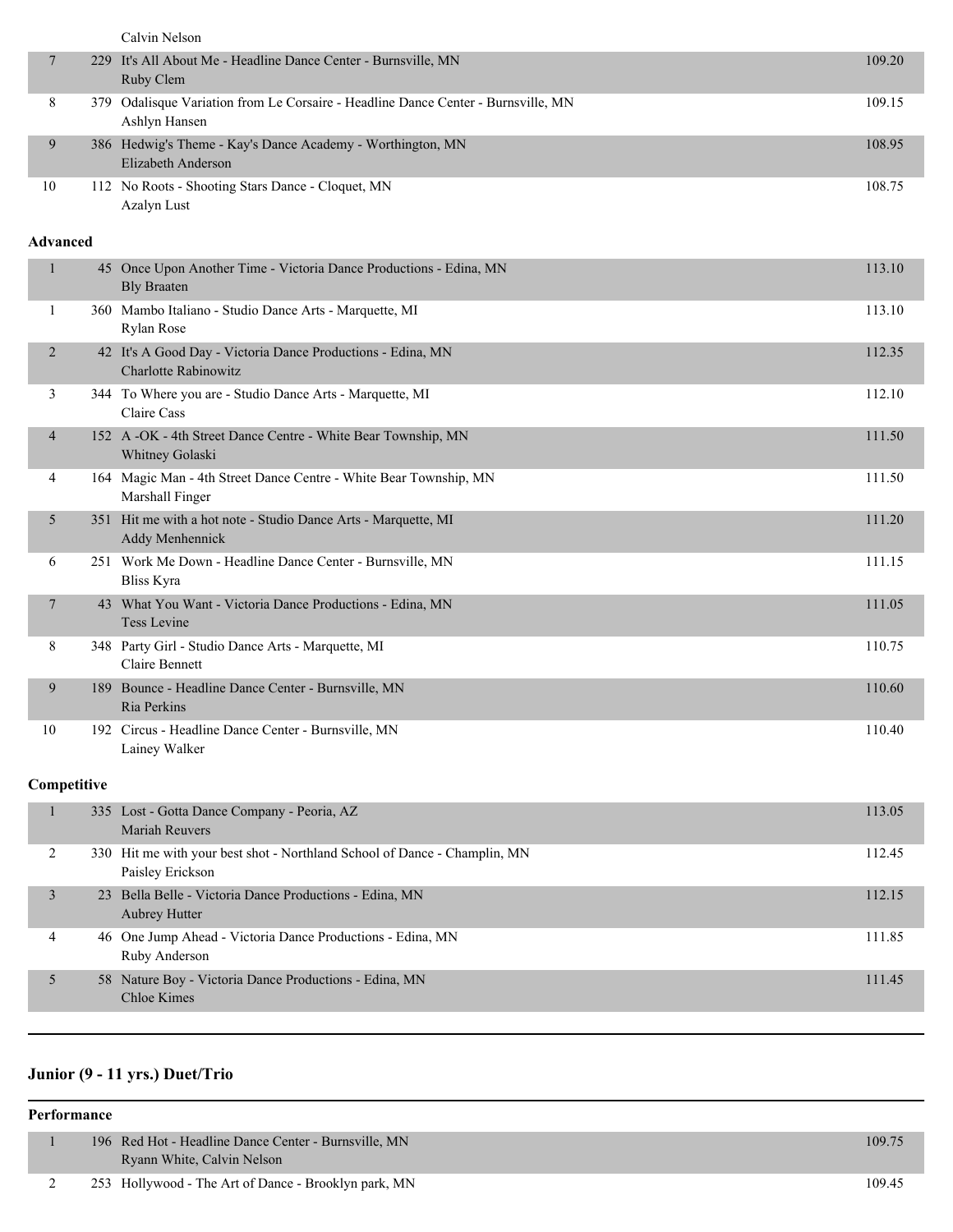Va'Nese McMillian, Lynaya Taylor, Atayejah Crosby-kelly

|   |                | Va Nese McMillian, Lynaya Taylor, Atayejah Crosby-kelly                                                             |        |
|---|----------------|---------------------------------------------------------------------------------------------------------------------|--------|
|   | $\overline{3}$ | 97 Do It Like This - Shooting Stars Dance - Cloquet, MN<br>Azalyn Lust, Leora Stangler                              | 109.15 |
|   | 4              | 242 Flip Flop Fly - Headline Dance Center - Burnsville, MN<br>Savannah Reece, Grayson Cook                          | 109.05 |
|   | 5              | 186 My Own Drum - Headline Dance Center - Burnsville, MN<br>Owen Reece, Liam Sullivan, Krupa Amin                   | 109.00 |
|   | 382.<br>6      | Blue Bird Pas de Deux from Sleeping Beauty - Headline Dance Center - Burnsville, MN<br>Stella Matuska, Grayson Cook | 108.80 |
|   | Advanced       |                                                                                                                     |        |
| п | 404            | Let's Get Loud - Kay's Dance Academy - Worthington, MN<br>Kyra Baumgartner, Gianna Sowles                           | 109.50 |
|   | Competitive    |                                                                                                                     |        |
|   | 47             | Tell My Mama - Victoria Dance Productions - Edina, MN<br>Reese Newton, Ruby Anderson                                | 111.85 |
|   | 2<br>80        | Magic - Victoria Dance Productions - Edina, MN<br>Aubrey Hutter, Ellie Michels                                      | 110.55 |

### **Junior (9 - 11 yrs.) Small**

|                 | <b>Performance</b> |                                                                                                                                                                                        |        |  |
|-----------------|--------------------|----------------------------------------------------------------------------------------------------------------------------------------------------------------------------------------|--------|--|
| ۰               |                    | 245 B I N G O - Headline Dance Center - Burnsville, MN<br>Emily Brelje, Grayson Cook, Stella Matuska, Calvin Nelson, Emmalyn Paneinh-khun, Owen Reece,<br>Savannah Reece, Marcus White | 109.45 |  |
| <b>Advanced</b> |                    |                                                                                                                                                                                        |        |  |
| 1               |                    | 354 Take off with us - Studio Dance Arts - Marquette, MI<br>Bailey Francisco, Rylan Rose, Hana Danek, Claire Bennett, Claire Cass, Addy Menhennick, Grace King                         | 112.75 |  |
| 2               |                    | 355 Bom Bom - Studio Dance Arts - Marquette, MI<br>Rylan Rose, Lucy Lorens, Claire Cass, Grace King, Addy Menhennick                                                                   | 111.60 |  |
| 3               | 187                | Detention - Headline Dance Center - Burnsville, MN<br>Ruby Clem, Grayson Cook, Calvin Nelson, Savannah Reece, Marcus White, Ryann White                                                | 110.25 |  |
| 4               | 230                | One Moment In Time - Headline Dance Center - Burnsville, MN<br>Bliss Kyra, Ingrid Engdahl, Ashlyn Hansen, Ria Perkins, Lainey Walker, Ryann White                                      | 110.10 |  |
| 5               | 247                | Juice - Headline Dance Center - Burnsville, MN<br>Bliss Kyra, Ingrid Engdahl, Ria Perkins, Lainey Walker, Kylea Walton                                                                 | 109.85 |  |
|                 | Competitive        |                                                                                                                                                                                        |        |  |
| 1               |                    | 22 The Mad Hatter - Victoria Dance Productions - Edina, MN<br>Dahlia Baetz, Chloe Kimes, Aubrey Hutter, Ellie Michels, Elyse Miner                                                     | 111.75 |  |

#### **Junior (9 - 11 yrs.) Large**

#### **Advanced**

| 26 Chim Chim Cheree - Victoria Dance Productions - Edina, MN                                     | 111.85 |
|--------------------------------------------------------------------------------------------------|--------|
| Charlotte Rabinowitz, Khloe Fessler, Bly Braaten, Summer Neal, Alexa Cook, Audrey Sapmaz, Shelby |        |
| Shevlin, Mallory Sophaphanh, Madeline Kaufmann, Haddie Taylor, Tess Levine                       |        |
| 24 Something New - Victoria Dance Productions - Edina, MN                                        | 111.45 |
| Charlotte Rabinowitz, Bly Braaten, Audrey Sapmaz, Alexa Cook, Khloe Fessler, Mallory Sophaphanh, |        |
| Madeline Kaufmann, Shelby Shevlin, Haddie Taylor, Tess Levine, Summer Neal                       |        |
| 25 The Trolley Song - Victoria Dance Productions - Edina, MN                                     | 111.10 |
|                                                                                                  |        |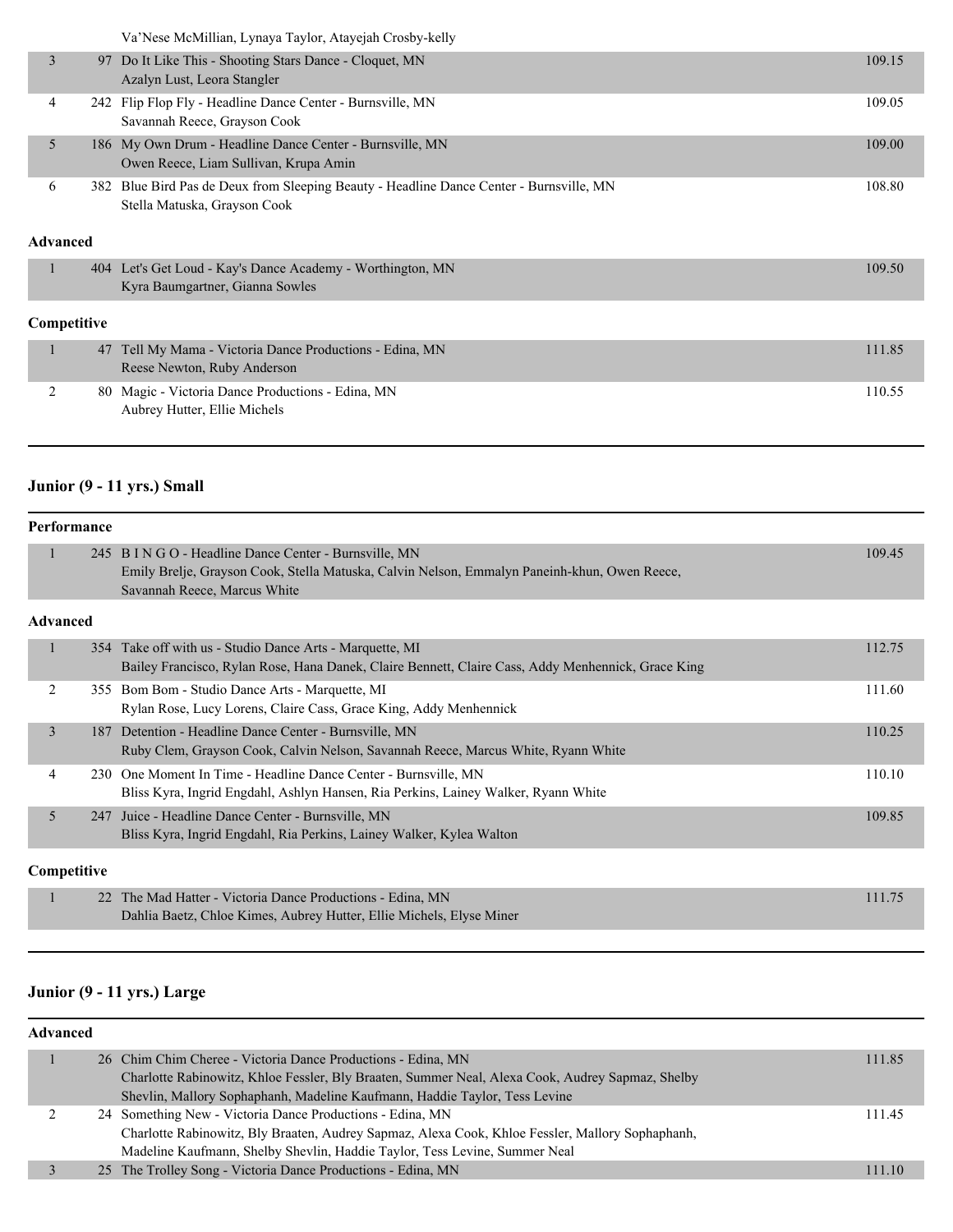| 223 Move it - Headline Dance Center - Burnsville, MN<br>4                                             | 110.60 |
|-------------------------------------------------------------------------------------------------------|--------|
|                                                                                                       |        |
| Bliss Kyra, Emily Brelje, Ruby Clem, Ingrid Engdahl, Ashlyn Hansen, Ria Perkins, Lainey Walker, Kylea |        |
| Walton, Marcus White, Ryann White                                                                     |        |
| 5<br>222 Talking To the Moon - Headline Dance Center - Burnsville, MN                                 | 110.30 |
| Bliss Kyra, Ashlyn Hansen, Emily Brelje, Ingrid Engdahl, Kylea Walton, Lainey Walker, Marcus White,   |        |
| Ria Perkins, Ruby Clem, Ryann White                                                                   |        |
| Competitive                                                                                           |        |
| 29 Grace - Victoria Dance Productions - Edina, MN                                                     | 112.40 |
| Elyse Miner, Chloe Kimes, Lilia Guinee, Ruby Anderson, Chloe Hinnenkamp, Aubrey Hutter, Alexandra     |        |
| Kingsley, Ellie Michels, Dahlia Baetz, Josie Dederichs, Reese Newton, Teagan Duffy                    |        |
| 2<br>28 Boogie Wonderland - Victoria Dance Productions - Edina, MN                                    | 112.00 |
| Elyse Miner, Chloe Kimes, Lilia Guinee, Ruby Anderson, Chloe Hinnenkamp, Aubrey Hutter, Alexandra     |        |
| Kingsley, Ellie Michels, Dahlia Baetz, Josie Dederichs, Reese Newton, Teagan Duffy                    |        |
| 27 No Bad News - Victoria Dance Productions - Edina, MN<br>3                                          | 111.80 |
| Elyse Miner, Chloe Kimes, Lilia Guinee, Ruby Anderson, Chloe Hinnenkamp, Aubrey Hutter, Alexandra     |        |
| Kingsley, Ellie Michels, Dahlia Baetz, Josie Dederichs, Reese Newton, Teagan Duffy                    |        |

#### **Teen (12 - 14 yrs.) Solo**

|                | Performance     |                                                                                        |        |
|----------------|-----------------|----------------------------------------------------------------------------------------|--------|
| $\mathbf{1}$   |                 | 181 Love of a Daughter - Headline Dance Center - Burnsville, MN<br>Jaelyn Thomas       | 113.00 |
| 2              |                 | 106 Veteran's Hallelujah - Shooting Stars Dance - Cloquet, MN<br>Kaylin Defoe          | 112.45 |
| $\overline{2}$ |                 | 326 Here It Goes Again - New Hope Dance - New Hope, MN<br>Madeline Major               | 112.45 |
| 3              |                 | 324 Backyard Boy - New Hope Dance - New Hope, MN<br>Ruby Crandell                      | 112.40 |
| $\overline{4}$ |                 | 150 Black Cat - Shooting Stars Dance - Cloquet, MN<br>Corrie Holshouser                | 112.15 |
| 5              |                 | 116 Tangled Up - Shooting Stars Dance - Cloquet, MN<br>Josephyne Kraklau               | 111.55 |
| 6              |                 | 136 Hallelujah - Shooting Stars Dance - Cloquet, MN<br>Kieriahna Goodin                | 110.70 |
| 7              |                 | 141 Falling Apart - Shooting Stars Dance - Cloquet, MN<br>Jaydon Lawrey                | 110.25 |
|                | <b>Advanced</b> |                                                                                        |        |
| $\mathbf{1}$   |                 | 90 Stronger - Victoria Dance Productions - Edina, MN<br>Alexandra Kingsley             | 115.45 |
| 2              |                 | 225 To Build A Home - Headline Dance Center - Burnsville, MN<br>Isabella Nogueras      | 115.05 |
| $\overline{2}$ |                 | 345 Fever - Studio Dance Arts - Marquette, MI<br><b>Autumn Ring</b>                    | 115.05 |
| 3              |                 | 195 Dancing With The Devil - Headline Dance Center - Burnsville, MN<br>Adalynn Dockter | 114.55 |
| $\overline{4}$ |                 | 238 Can't Help Falling in Love - Headline Dance Center - Burnsville, MN<br>Chase White | 114.50 |
| 5              |                 | 412 Little Runaway - Ashland School of Dance - Superior, WI<br>Grace Swanson           | 114.40 |
| 6              |                 | 109 Make Em Laugh - Shooting Stars Dance - Cloquet, MN                                 | 114.35 |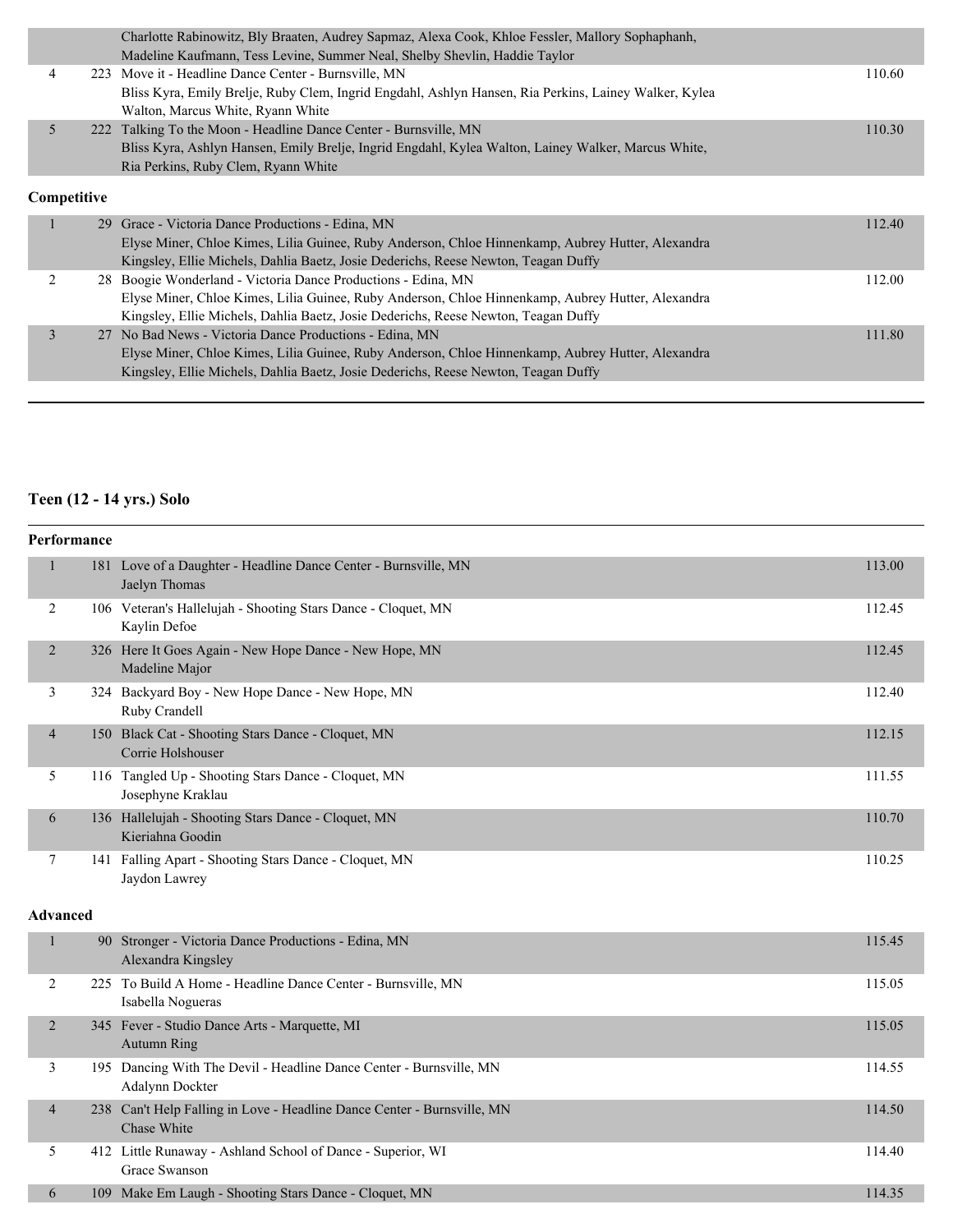|                |     | Julie Golen                                                                           |        |
|----------------|-----|---------------------------------------------------------------------------------------|--------|
| 6              |     | 188 1 plus 1 - Headline Dance Center - Burnsville, MN<br>Jayden Lambrecht             | 114.35 |
| $\overline{7}$ |     | 185 Saturn - Headline Dance Center - Burnsville, MN<br>Megan Marshall                 | 114.10 |
| 8              |     | 346 Knock on Wood - Studio Dance Arts - Marquette, MI<br><b>Bailey Francisco</b>      | 113.80 |
| 9              |     | 57 It's Quiet Uptown - Victoria Dance Productions - Edina, MN<br>Dahlia Baetz         | 113.75 |
| 9              |     | 340 I Lost A Friend - The Main Pointe School of Dance - Kandiyohi, MN<br>Ellie Donner | 113.75 |
| 10             |     | 56 Brave - Victoria Dance Productions - Edina, MN<br>Ellie Michels                    | 113.60 |
| 10             |     | 204 Wasting My Young Years - Headline Dance Center - Burnsville, MN<br>Emma Conley    | 113.60 |
| Competitive    |     |                                                                                       |        |
| 1              |     | 59 Pink - Victoria Dance Productions - Edina, MN<br>Lilianna Micco                    | 115.00 |
| 2              | 151 | Tiny Dancer - 4th Street Dance Centre - White Bear Township, MN<br>Cydney Kohler      | 114.95 |
| $\overline{3}$ | 60  | Can You Hear Me - Victoria Dance Productions - Edina, MN<br>Lucy Hang                 | 114.20 |
| $\overline{4}$ | 61  | So It Begins - Victoria Dance Productions - Edina, MN<br>Harper Koelbl                | 114.05 |

#### **Teen (12 - 14 yrs.) Duet/Trio**

|                | <b>Performance</b> |                                                                                                                            |        |  |
|----------------|--------------------|----------------------------------------------------------------------------------------------------------------------------|--------|--|
| $\mathbf{1}$   | 325                | Out of My League - New Hope Dance - New Hope, MN<br>Madeline Major, Ruby Crandell                                          | 111.90 |  |
|                | Advanced           |                                                                                                                            |        |  |
| 1              |                    | 226 Just Say - Headline Dance Center - Burnsville, MN<br>Isabella Nogueras, Megan Marshall                                 | 114.30 |  |
| 2              | 143                | I Did Something Bad - Shooting Stars Dance - Cloquet, MN<br>Julie Golen, Erin Keating                                      | 113.50 |  |
| 3              |                    | 77 Up The Ladder To The Roof - Victoria Dance Productions - Edina, MN<br>Alexandra Kingsley, Josie Dederichs, Reese Newton | 113.35 |  |
| 4              | 227                | P Y T - Headline Dance Center - Burnsville, MN<br>Cameron Thompson, Karli Akins                                            | 113.25 |  |
| $\overline{4}$ | 231                | Bohemian Rhapsody - Headline Dance Center - Burnsville, MN<br>Dora Colin, Mars Wening, Chase White                         | 113.25 |  |
| 5              | 343                | Sushi - The Main Pointe School of Dance - Kandiyohi, MN<br>Anna Konold, Reese Lundy                                        | 112.35 |  |
| 6              | 173                | Little Party - Headline Dance Center - Burnsville, MN<br>Karli Akins, Norah Vrieze                                         | 111.85 |  |
| $\tau$         | 374                | Jet Set - Momentum School of Dance - Minnetonka, MN<br>Izzy Herman, Sophie Chester, Emma Smith                             | 111.80 |  |

#### **Teen (12 - 14 yrs.) Small**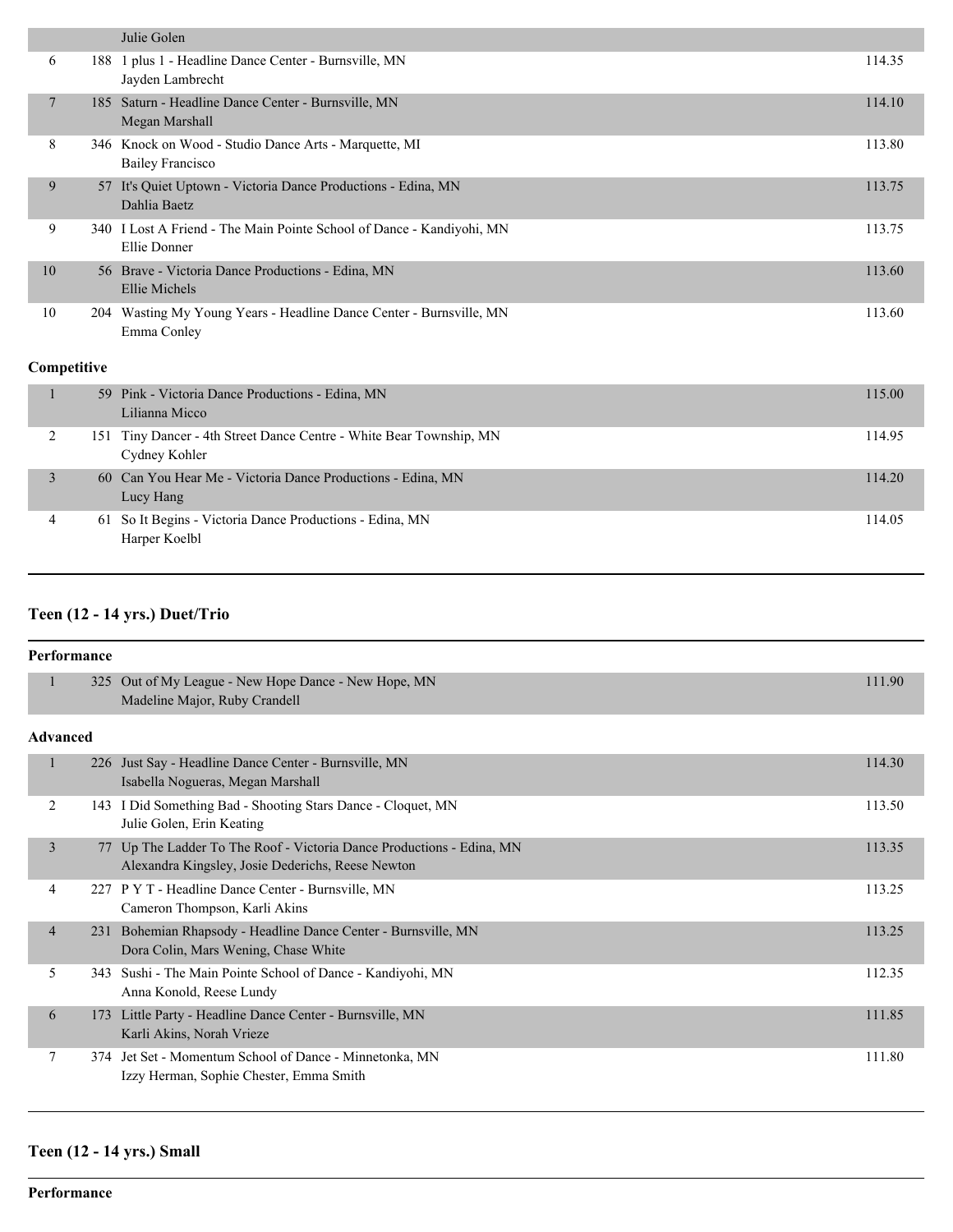| $\mathbf{1}$    | 258 It's A Man's World - The Art of Dance - Brooklyn park, MN<br>Justice Webb, Justine Webb, Mia Herod, Samaria Campbell                                                                                      | 112.80 |
|-----------------|---------------------------------------------------------------------------------------------------------------------------------------------------------------------------------------------------------------|--------|
| $\overline{2}$  | 122 The Jungle Book - Shooting Stars Dance - Cloquet, MN<br>Corrie Holshouser, Hailey Johnson, Olivia Kowalke, Jaydon Lawrey, Azalyn Lust                                                                     | 112.50 |
| $\mathfrak{Z}$  | 134 A Musical - Shooting Stars Dance - Cloquet, MN<br>Mirianna Dohse, Kieriahna Goodin, Corrie Holshouser, Brynn Kamp, Azalyn Lust, Adriana Mondati,<br>Josilyn Nikko                                         | 112.40 |
| 4               | 126 Big Yellow Taxi - Shooting Stars Dance - Cloquet, MN<br>Kaylin Defoe, Mirianna Dohse, Kali Foxx, Brynn Kamp, Joelle Majerle, Lucy Mertz, Josilyn Nikko,<br>Cadence Patenaude                              | 112.05 |
| 5               | 130 La Gozadera - Shooting Stars Dance - Cloquet, MN<br>Lilly Engleson, Paige Fontaine, Corrie Holshouser, Josephyne Kraklau, Azalyn Lust, Adriana Mondati,<br>Isla Nelson, Leora Stangler                    | 111.75 |
| 6               | 125 I'm Gonna Be - Shooting Stars Dance - Cloquet, MN<br>Lilly Engleson, Kieriahna Goodin, Hailey Johnson, Josephyne Kraklau, Jaydon Lawrey, Azalyn Lust,<br>Adriana Mondati, Isla Nelson, Leora Stangler     | 111.40 |
| $\overline{7}$  | 127 Pirates - Shooting Stars Dance - Cloquet, MN<br>Kieriahna Goodin, Josephyne Kraklau, Azalyn Lust, Adriana Mondati, Leora Stangler, Amelia Stevens                                                         | 111.30 |
| 8               | 123 Snuff Out the Light - Shooting Stars Dance - Cloquet, MN<br>Mirianna Dohse, Kali Foxx, Kieriahna Goodin, Hailey Johnson, Brynn Kamp, Joelle Majerle, Emily<br>Marciniak, Josilyn Nikko, Cadence Patenaude | 110.45 |
| <b>Advanced</b> |                                                                                                                                                                                                               |        |
| 1               | 203 Loud Places - Headline Dance Center - Burnsville, MN<br>Lily Amos, Kenner Clem, Isabella Garibay, Mallory Jensen, Malea Johnson, Jayden Lambrecht, Thomas<br>Petschauer, Chase White                      | 114.65 |
| 2               | 120 Mission Impossible - Shooting Stars Dance - Cloquet, MN<br>Ava Zywicki, Kaylin Defoe, Julie Golen, Natalie Brewer, Erin Keating, Madison Preteau                                                          | 114.60 |
| 3               | 191 Pump It! - Headline Dance Center - Burnsville, MN<br>Maddie Cameron, Adalynn Dockter, Alan Engdahl, Jayden Lambrecht, Jaelyn Thomas, Cameron<br>Thompson                                                  | 114.00 |
| 3               | 243 Phantom - Headline Dance Center - Burnsville, MN<br>Emma Conley, Adalynn Dockter, Thomas Petschauer, Mars Wening, Chase White                                                                             | 114.00 |
| $\overline{4}$  | 190 Lemon - Headline Dance Center - Burnsville, MN<br>Mallory Jensen, Jayden Lambrecht, Jaelyn Thomas, Mars Wening                                                                                            | 113.95 |
| 5               | 20 Night Vision - Victoria Dance Productions - Edina, MN<br>Sofia Rivera, Kylie Schullo, Noelia Usandivaras, Chloe McLeod                                                                                     | 113.45 |
| 6               | 18 Do It Like This - Victoria Dance Productions - Edina, MN<br>Sofia Rivera, Kylie Schullo, Noelia Usandivaras, Chloe McLeod                                                                                  | 113.35 |
| 6               | 179 Simply Irresistible - Headline Dance Center - Burnsville, MN<br>Alan Engdahl, Lila Johnson, Karli Akins, Katie Bonneville, Maddie Cameron, Jaelyn Thomas, Cameron<br>Thompson, Norah Vrieze               | 113.35 |
| 7               | 371 Still Falling For You - Momentum School of Dance - Minnetonka, MN<br>Izzy Herman, Iris Kaplan, Nadia Obranovich, Olivia Besikof, Julia Bodor, Sophie Chester, Emma Smith                                  | 113.30 |
| 8               | 210 Breaking Routine - Headline Dance Center - Burnsville, MN<br>Lily Amos, Emma Conley, Isabella Garibay, Mallory Jensen, Isabella Nogueras, Chase White                                                     | 113.25 |
| 8               | 373 Technologic - Momentum School of Dance - Minnetonka, MN<br>Izzy Herman, Iris Kaplan, Nadia Obranovich, Olivia Besikof, Julia Bodor, Sophie Chester, Emma Smith                                            | 113.25 |
| 9               | 213 Blackbird - Headline Dance Center - Burnsville, MN<br>Mallory Jensen, Mars Wening, Kylie McCauley, Chase White, Cameron Thompson                                                                          | 113.10 |
| 10              | 19 Don't Mean A Thing - Victoria Dance Productions - Edina, MN<br>Chloe McLeod, Sofia Rivera, Kylie Schullo, Noelia Usandivaras                                                                               | 112.85 |
| Competitive     |                                                                                                                                                                                                               |        |
| 1               | 38 Invisible - Victoria Dance Productions - Edina, MN                                                                                                                                                         | 114.75 |

Lilianna Micco, Madelynne Miner, Harper Koelbl, Abby McLenighan, Rachel Patefield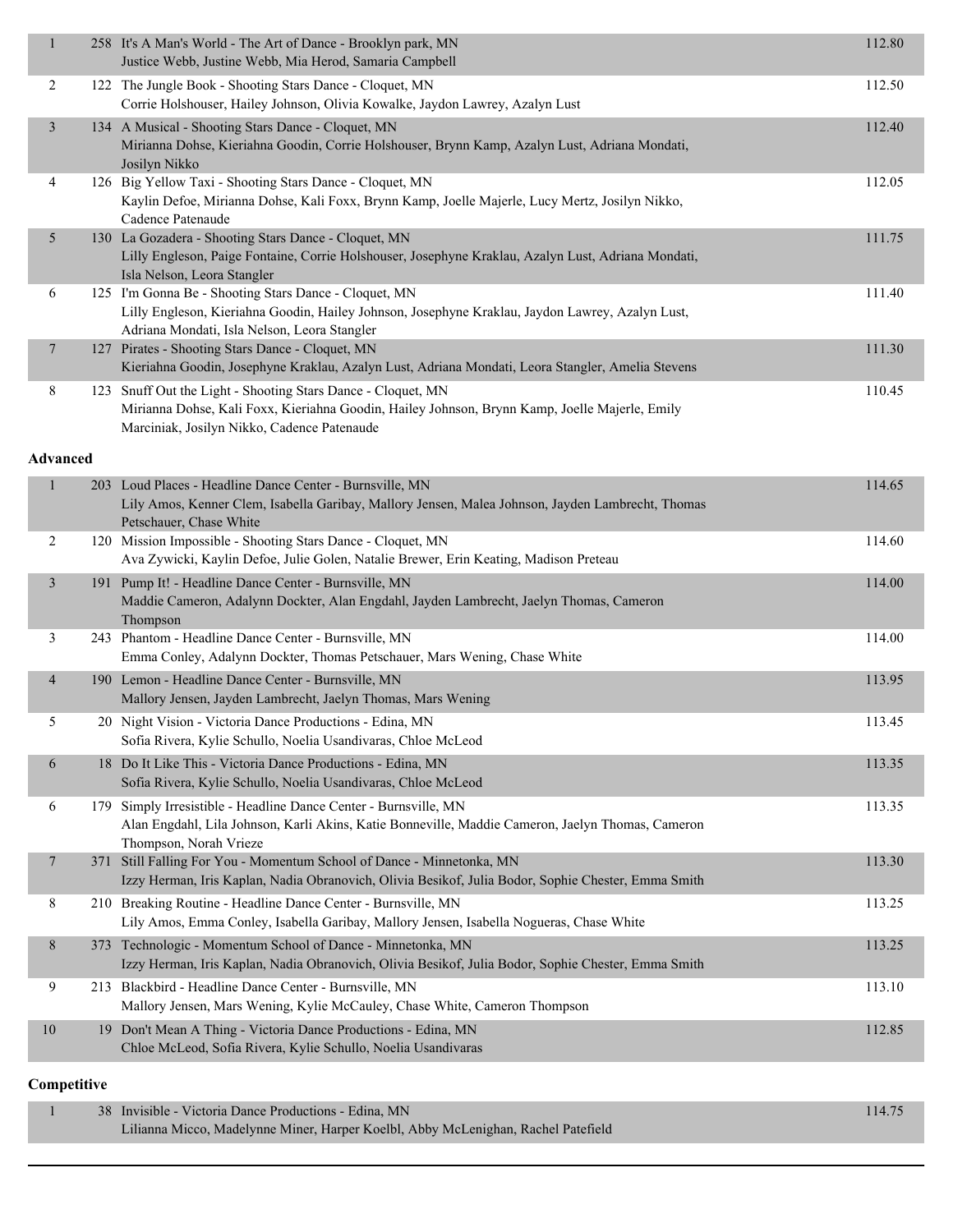#### **Teen (12 - 14 yrs.) Large**

| Advanced       |            |                                                                                                                                           |        |
|----------------|------------|-------------------------------------------------------------------------------------------------------------------------------------------|--------|
| $\mathbf{1}$   |            | 171 Prom - Headline Dance Center - Burnsville, MN                                                                                         | 115.10 |
|                |            | Kenner Clem, Dora Colin, Isabella Garibay, Katelin Hoang, Mallory Jensen, Naia Kaufman, Jayden                                            |        |
|                |            | Lambrecht, Megan Marshall, Isabella Nogueras, Thomas Petschauer, Mars Wening, Chase White, Malea                                          |        |
|                |            | Johnson                                                                                                                                   |        |
| $\overline{2}$ |            | 178 Oats in the Water - Headline Dance Center - Burnsville, MN                                                                            | 114.95 |
|                |            | Thomas Petschauer, Naia Kaufman, Mars Wening, Mallory Jensen, Malea Johnson, Lily Amos, Kenner                                            |        |
|                |            | Clem, Katelin Hoang, Isabella Garibay, Emily Trocke, Dora Colin, Camie Morris, Megan Marshall, Kylie                                      |        |
| $\overline{3}$ | <b>202</b> | McCauley, Jayden Lambrecht, Isabella Nogueras, Emma Conley, Chase White, Adalynn Dockter<br>Kiki - Headline Dance Center - Burnsville, MN | 114.75 |
|                |            | Lily Amos, Kenner Clem, Isabella Garibay, Katelin Hoang, Mallory Jensen, Malea Johnson, Jayden                                            |        |
|                |            | Lambrecht, Megan Marshall, Isabella Nogueras, Mars Wening, Chase White                                                                    |        |
| $\overline{4}$ |            | 252 Welcome to the jungle - The Art of Dance - Brooklyn park, MN                                                                          | 114.25 |
|                |            | Jasa Langford, Justice Webb, Justine Webb, Mia Herod, Ri'khia Taylor, Lynaya Taylor, Nieyomi Adams,                                       |        |
|                |            | Lareina Davis, Dior Robinson, Jaylah Wallace, Samaria Campbell, Jacia Johnson, Atayejah Crosby-kelly,                                     |        |
|                |            | Va'Nese McMillian                                                                                                                         |        |
|                |            |                                                                                                                                           |        |
| Competitive    |            |                                                                                                                                           |        |
| $\mathbf{1}$   |            | 30 Brand New - Victoria Dance Productions - Edina, MN                                                                                     | 115.90 |
|                |            | Hailey Dahline, Emily Ohnsorg, Natalie Rein, Lucy Hang, Harper Koelbl, Lexie Ruegemer, Lilianna                                           |        |
|                |            | Micco, Madelynne Miner, Natalie Duphorn, Anna Moore, Abby McLenighan, Rachel Patefield                                                    |        |
| $\overline{2}$ |            | 31 Dream On - Victoria Dance Productions - Edina, MN                                                                                      | 114.75 |
|                |            | Hailey Dahline, Emily Ohnsorg, Natalie Rein, Lucy Hang, Harper Koelbl, Lexie Ruegemer, Lilianna                                           |        |
|                |            | Micco, Madelynne Miner, Natalie Duphorn, Anna Moore, Abby McLenighan, Rachel Patefield                                                    |        |

### **Teen (12 - 14 yrs.) Super**

| Competitive |                                                                                                    |        |
|-------------|----------------------------------------------------------------------------------------------------|--------|
|             | 36 Sing Sing Sing - Victoria Dance Productions - Edina, MN                                         | 116.50 |
|             | Elyse Miner, Lilia Guinee, Ruby Anderson, Ellie Michels, Dahlia Baetz, Chloe McLeod, Chloe         |        |
|             | Hinnenkamp, Aubrey Hutter, Alexandra Kingsley, Kylie Schullo, Josie Dederichs, Teagan Duffy, Sofia |        |
|             | Rivera, Reese Newton, Noelia Usandivaras, Natalie Duphorn, Madelynne Miner, Emily Lewis, Emily     |        |
|             | Ohnsorg, Catherine Wilkowske, Avery Schwappach, Gretchen Hoaglund, Lilianna Micco, Lexie           |        |
|             | Ruegemer, Laci Wagner, Hailey Fey, Renee McSherry, Rachel Patefield, Sophie Huggett, Chloe Kimes   |        |

#### **Teen (12 - 14 yrs.) Production**

| <b>Advanced</b>                                                                                      |        |  |  |
|------------------------------------------------------------------------------------------------------|--------|--|--|
| 177 Cirque Du Britney - Headline Dance Center - Burnsville, MN                                       | 116.15 |  |  |
| Thomas Petschauer, Naia Kaufman, Mars Wening, Mallory Jensen, Malea Johnson, Lily Amos, Kenner       |        |  |  |
| Clem, Katelin Hoang, Isabella Garibay, Emily Trocke, Dora Colin, Camie Morris, Megan Marshall, Kylie |        |  |  |
| McCauley, Jayden Lambrecht, Isabella Nogueras, Emma Conley, Chase White, Adalynn Dockter             |        |  |  |
| <b>Competitive</b>                                                                                   |        |  |  |

| 37 Monopoly - Victoria Dance Productions - Edina, MN | 16.95 |
|------------------------------------------------------|-------|
|                                                      |       |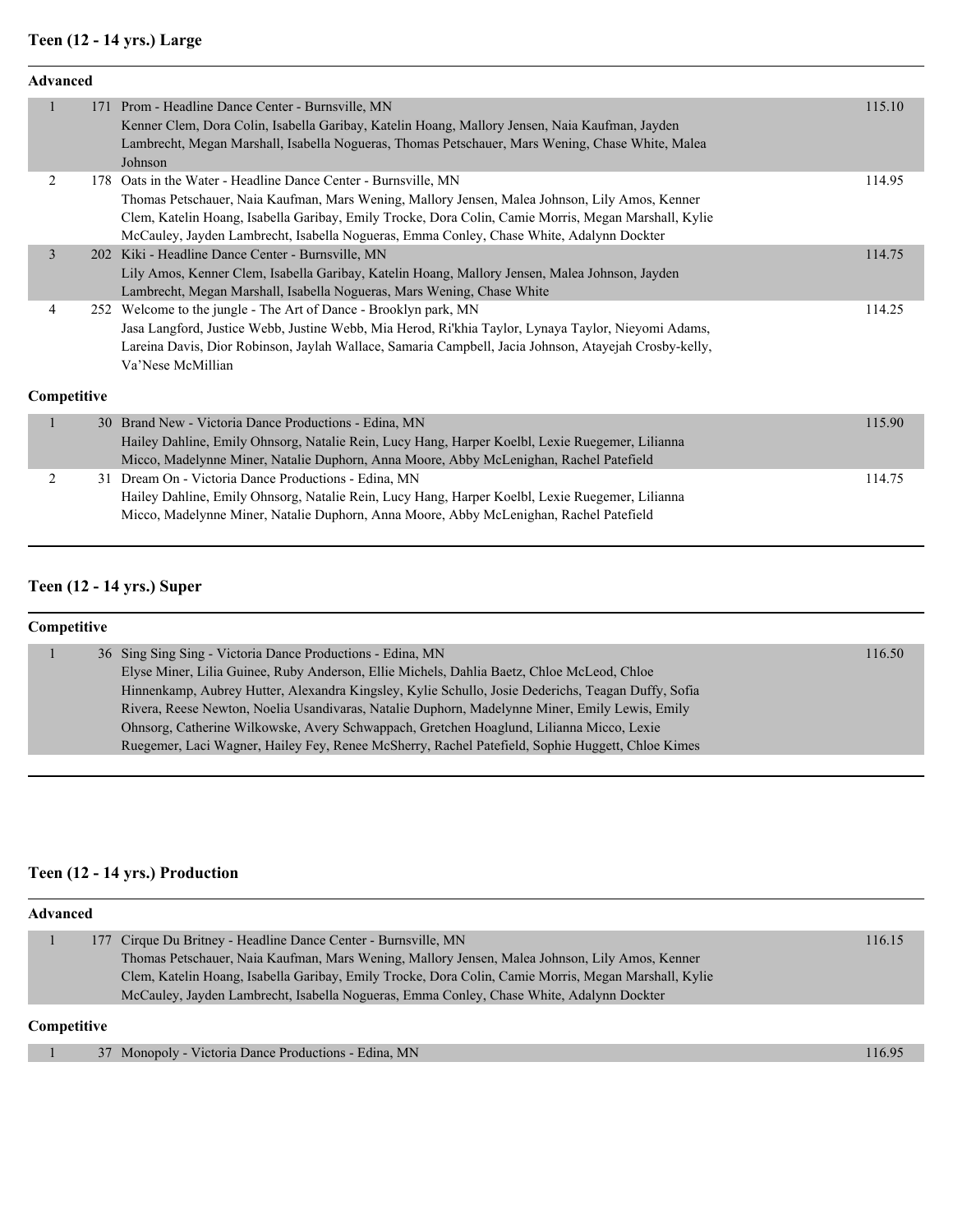Aubrey Hutter, Ellie Michels, Gretchen Hoaglund, Sophie Huggett, Lexie Ruegemer, Presly Marzella, Chloe Kimes, Lilianna Micco, Madelynne Miner, Khloe Fessler, Renee McSherry, Avery Schwappach, Catherine Wilkowske, Lily Zeller, Hailey Fey, Lily Hang, Sienna Nooleen, Laci Wagner, Evelyn Cotter, Hailey Dahline, Emily Ohnsorg, Natalie Rein, Dahlia Baetz, Lucy Hang, Harper Koelbl, Elliana Howard, Alexa Cook, Audrey Sapmaz, Shelby Shevlin, Mallory Sophaphanh, Madeline Kaufmann, Lilia Guinee, Teagan Duffy, Chloe Hinnenkamp, Ruby Anderson, Josie Dederichs, Alexandra Kingsley, Elyse Miner, Reese Newton, Chloe McLeod, Cora Prokopanko, Sofia Rivera, Kylie Schullo, Noelia Usandivaras, Natalie Duphorn, Anna Moore, Bly Braaten, Summer Neal, Abby McLenighan, Rachel Patefield, Charlotte Rabinowitz, Tess Levine

#### **Senior (15 - 19 yrs.) Solo**

|                 | Performance |                                                                                      |        |
|-----------------|-------------|--------------------------------------------------------------------------------------|--------|
| $\mathbf{1}$    |             | 149 Dear Body - Shooting Stars Dance - Cloquet, MN<br>Abileen Erwin                  | 112.90 |
| 1               |             | 333 I Have Nothing - New Hope Dance - New Hope, MN<br>Amy Kushnir                    | 112.90 |
| $\overline{2}$  |             | 111 Killer Instinct - Shooting Stars Dance - Cloquet, MN<br>Mirianna Dohse           | 112.80 |
| 3               |             | 147 Geraldine's Routine - Shooting Stars Dance - Cloquet, MN<br>Josilyn Nikko        | 112.40 |
| $\overline{4}$  |             | 336 Perfectly Imperfect - New Hope Dance - New Hope, MN<br>Cate Van Alstine          | 112.35 |
| 5               |             | 119 This is What You Came For - Shooting Stars Dance - Cloquet, MN<br>Joelle Majerle | 111.85 |
| 6               |             | 334 Control - New Hope Dance - New Hope, MN<br>Isabelle Schmitz                      | 111.60 |
| 7               |             | 118 This is Me - Shooting Stars Dance - Cloquet, MN<br><b>Rylee Demers</b>           | 111.55 |
| 8               |             | 328 Archer - New Hope Dance - New Hope, MN<br><b>Audrey Peterson</b>                 | 111.35 |
| <b>Advanced</b> |             |                                                                                      |        |
| $\mathbf{1}$    |             | 217 Hometown Glory - Headline Dance Center - Burnsville, MN<br><b>Emily Trocke</b>   | 116.30 |
| 2               |             | 105 I Won't Complain - Shooting Stars Dance - Cloquet, MN<br>Clara Douglas           | 115.40 |
| $\overline{2}$  |             | 115 Silents - Shooting Stars Dance - Cloquet, MN<br><b>Madison Preteau</b>           | 115.40 |
| 3               |             | 199 Caruso - Headline Dance Center - Burnsville, MN<br>Katelin Hoang                 | 115.10 |
| $\overline{4}$  |             | 219 When Life Breaks You - Headline Dance Center - Burnsville, MN<br>Camie Morris    | 115.05 |
| 5               |             | 110 Mein Herr - Shooting Stars Dance - Cloquet, MN<br>Presley Torrance               | 115.00 |
| 6               |             | 338 Moments Passed - The Main Pointe School of Dance - Kandiyohi, MN<br>Katie Gerdes | 114.95 |
| 7               |             | 169 Helium - Headline Dance Center - Burnsville, MN<br>Malea Johnson                 | 114.90 |
| 7               |             | 174 Missing You - Headline Dance Center - Burnsville, MN<br>Thomas Petschauer        | 114.90 |
| 8               |             | 414 Black to black - The Art of Dance - Brooklyn park, MN<br>Ri'khia Taylor          | 114.80 |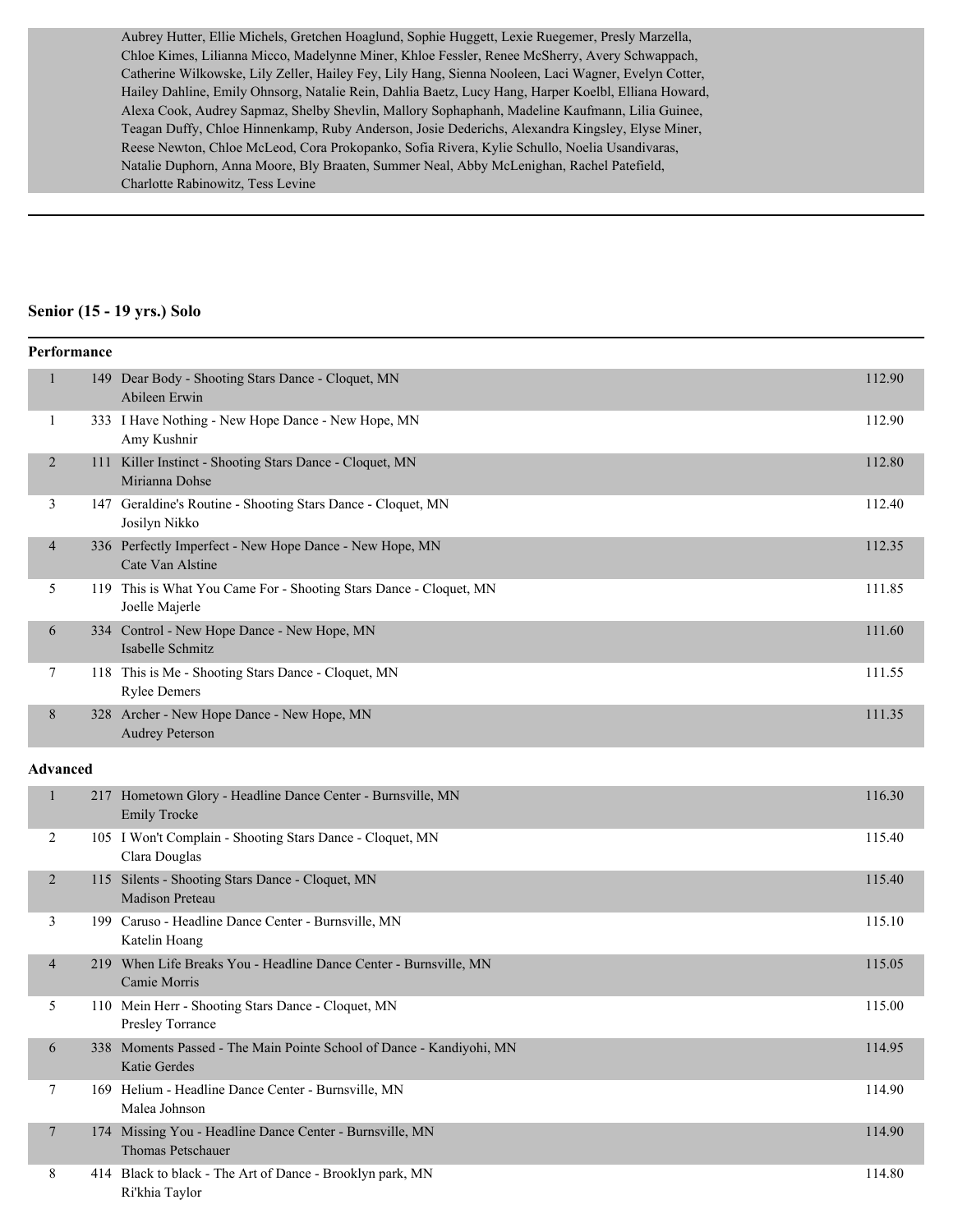| 9              | 102 Hip Hop 2.0 - Shooting Stars Dance - Cloquet, MN<br>Heather Striowski                     | 114.65 |
|----------------|-----------------------------------------------------------------------------------------------|--------|
| 10             | 235 Moses Supposes - Headline Dance Center - Burnsville, MN<br>Mars Wening                    | 114.30 |
| Competitive    |                                                                                               |        |
| 1              | 76 Your Hands - Victoria Dance Productions - Edina, MN<br>Sienna Nooleen                      | 117.60 |
| 2              | 75 One Day I'll Fly Away - Victoria Dance Productions - Edina, MN<br>Renee McSherry           | 116.80 |
| 3              | 72 How Dare You Make Me Love You - Victoria Dance Productions - Edina, MN<br>Avery Schwappach | 116.70 |
| 4              | 49 If You Hadn't But You Did - Victoria Dance Productions - Edina, MN<br>Hailey Fey           | 116.50 |
| 5              | 64 Whatever Lola Wants - Victoria Dance Productions - Edina, MN<br>Catherine Wilkowske        | 116.15 |
| 6              | 63 Upside Down - Victoria Dance Productions - Edina, MN<br>Laci Wagner                        | 116.05 |
| $\overline{7}$ | 52 Crazy For You - Victoria Dance Productions - Edina, MN<br>Lily Zeller                      | 115.95 |
| 7              | 89 I Can't Do It Alone - Victoria Dance Productions - Edina, MN<br><b>Emily Lewis</b>         | 115.95 |
| 8              | 70 Cinnamon Summer - Victoria Dance Productions - Edina, MN<br>Gretchen Hoaglund              | 115.80 |
| 9              | 65 Chasing Time - Victoria Dance Productions - Edina, MN<br>Sophie Huggett                    | 115.70 |
| 9              | 67 Careless Whisper - Victoria Dance Productions - Edina, MN<br><b>Evelyn Cotter</b>          | 115.70 |
| 10             | 198 No Regrets - Headline Dance Center - Burnsville, MN<br>Ariana Navarro                     | 115.40 |

#### **Senior (15 - 19 yrs.) Duet/Trio**

|                 | Performance |                                                                                                              |        |  |
|-----------------|-------------|--------------------------------------------------------------------------------------------------------------|--------|--|
| $\mathbf{1}$    |             | 337 Arcade - New Hope Dance - New Hope, MN<br>Audrey Peterson, Isabelle Schmitz                              | 111.25 |  |
| <b>Advanced</b> |             |                                                                                                              |        |  |
| 1               | 163         | Hard Time - 4th Street Dance Centre - White Bear Township, MN<br>Natalie Jahnke, Annika Meyer                | 115.70 |  |
| $\overline{2}$  |             | 172 Half Light - Headline Dance Center - Burnsville, MN<br>Camie Morris, Emily Trocke                        | 115.55 |  |
| 3               | 101         | Heads and Tails - Shooting Stars Dance - Cloquet, MN<br>Presley Torrance, Madison Preteau                    | 114.70 |  |
| 4               |             | 145 Life of a Mentor - Shooting Stars Dance - Cloquet, MN<br>Natalie Brewer, Madison Preteau                 | 114.55 |  |
| $\overline{4}$  | 233         | Got it in you - Headline Dance Center - Burnsville, MN<br>Malea Johnson, Kenner Clem                         | 114.55 |  |
| 5               |             | 254 Vibe a little bit - The Art of Dance - Brooklyn park, MN<br>Ri'khia Taylor, Lareina Davis, Jacia Johnson | 114.40 |  |
| 6               |             | 358 We're the Man - Shooting Stars Dance - Cloquet, MN<br>Abileen Erwin, Merissa Witte                       | 114.00 |  |
| 6               | 361         | The Nightmare Within - Shooting Stars Dance - Cloquet, MN<br>Lillie Golen, Heather Striowski                 | 114.00 |  |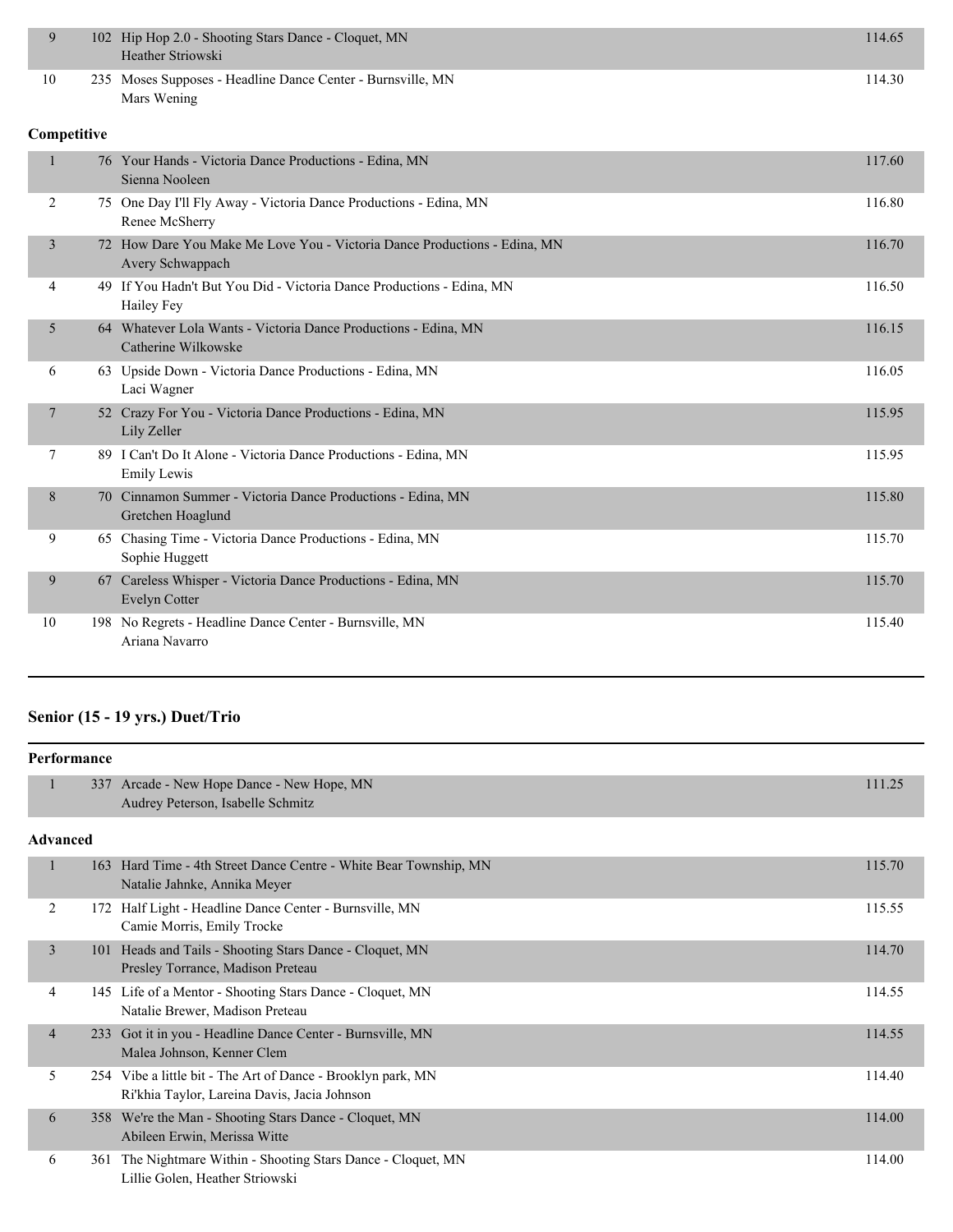|  | 7                 | 93  | Bosom Buddies - Shooting Stars Dance - Cloquet, MN<br>Presley Torrance, Clara Douglas                  | 113.95 |
|--|-------------------|-----|--------------------------------------------------------------------------------------------------------|--------|
|  | 8                 | 241 | Smooth Criminal - Headline Dance Center - Burnsville, MN<br>Thomas Petschauer, Mars Wening             | 113.60 |
|  | 9                 | 103 | Home - Shooting Stars Dance - Cloquet, MN<br>Clara Douglas, Amri Gilbertson                            | 113.40 |
|  | 10<br>Competitive |     | 98 Ex Wives - Shooting Stars Dance - Cloquet, MN<br>Rachel Amireault, Lillie Golen, Lilyana Rosen      | 113.35 |
|  | $\mathbf{1}$      | 79  | Jealous - Victoria Dance Productions - Edina, MN<br>Catherine Wilkowske, Avery Schwappach, Lily Zeller | 117.25 |
|  | 2                 | 369 | 14 Days - SG Danceworkz - St. Charles, MN<br>Trinity Merchlewitz, Maddie Cone, Kendal Goyette          | 114.65 |
|  | 3                 | 78  | The Choir - Victoria Dance Productions - Edina, MN<br>Emily Ohnsorg, Gretchen Hoaglund                 | 114.40 |

## **Senior (15 - 19 yrs.) Small**

| <b>Advanced</b> |             |                                                                                                                                                                                                                        |        |
|-----------------|-------------|------------------------------------------------------------------------------------------------------------------------------------------------------------------------------------------------------------------------|--------|
| $\mathbf{1}$    |             | 121 Moulin Rouge - Shooting Stars Dance - Cloquet, MN<br>Rachel Amireault, Presley Torrance, Lilyana Rosen, Kaylin Defoe, Clara Douglas, Amri Gilbertson, Lillie<br>Golen, Heather Striowski, Merissa Witte            | 114.80 |
| 2               |             | 124 If This is the Last Time - Shooting Stars Dance - Cloquet, MN<br>Katelyn Carter, Clara Douglas, Amri Gilbertson, Heather Striowski, Abby Kamp, Madison Preteau                                                     | 114.15 |
| 3               |             | 339 Elevator Song - The Main Pointe School of Dance - Kandiyohi, MN<br>Olivia Maertens, Ellie McGillivray, Meghan Weiss, Cadence Flolo, Grace Sheets, Ellie Donner, Katie<br>Gerdes, Madelyn Johnson, Emery Gabrielson | 114.00 |
| 4               |             | 135 16 Shots - Shooting Stars Dance - Cloquet, MN<br>Clara Douglas, Amri Gilbertson, Lillie Golen, Rachel Amireault, Presley Torrance, Abby Kamp, Lilyana<br>Rosen, Heather Striowski, Merissa Witte                   | 113.90 |
| $5\overline{)}$ |             | 131 Enter Sandman - Shooting Stars Dance - Cloquet, MN<br>Rachel Amireault, Natalie Brewer, Ava Zywicki, Rylee Demers, Abileen Erwin, Julie Golen, Erin<br>Keating, Lucy Mertz, Lilyana Rosen                          | 113.75 |
| 6               |             | 406 Hypothermia - Ashland School of Dance - Superior, WI<br>Andrea Bratley, Clara Douglas, Lily Miller, Abby Kastern, Grace Swanson                                                                                    | 113.60 |
| $7\phantom{.0}$ |             | 133 Landslide - Shooting Stars Dance - Cloquet, MN<br>Presley Torrance, Clara Douglas, Amri Gilbertson, Abby Kamp, Lucy Mertz, Madison Preteau, Heather<br>Striowski, Merissa Witte                                    | 113.55 |
| $\overline{7}$  |             | 408 Remember The Name - Ashland School of Dance - Superior, WI<br>Andrea Bratley, Lily Miller, Grace Swanson, Hope Swanson, Abby Kastern, Cadigan Coleman                                                              | 113.55 |
| $8\,$           |             | 132 Somethings Got a Hold on Me - Shooting Stars Dance - Cloquet, MN<br>Presley Torrance, Clara Douglas, Amri Gilbertson, Lillie Golen, Heather Striowski, Merissa Witte, Abby<br>Kamp, Madison Preteau                | 113.50 |
| 8               |             | 407 DIM - Ashland School of Dance - Superior, WI<br>Andrea Bratley, Clara Douglas, Lily Miller, Abby Kastern, Grace Swanson                                                                                            | 113.50 |
| 9               |             | 129 Phantom of the Opera - Shooting Stars Dance - Cloquet, MN<br>Presley Torrance, Rachel Amireault, Kaylin Defoe, Rylee Demers, Merissa Witte, Joelle Majerle, Emily<br>Marciniak, Josilyn Nikko, Madison Preteau     | 113.05 |
|                 | Competitive |                                                                                                                                                                                                                        |        |
|                 |             | 39 Hope There's Someone - Victoria Dance Productions - Edina MN                                                                                                                                                        | 11585  |